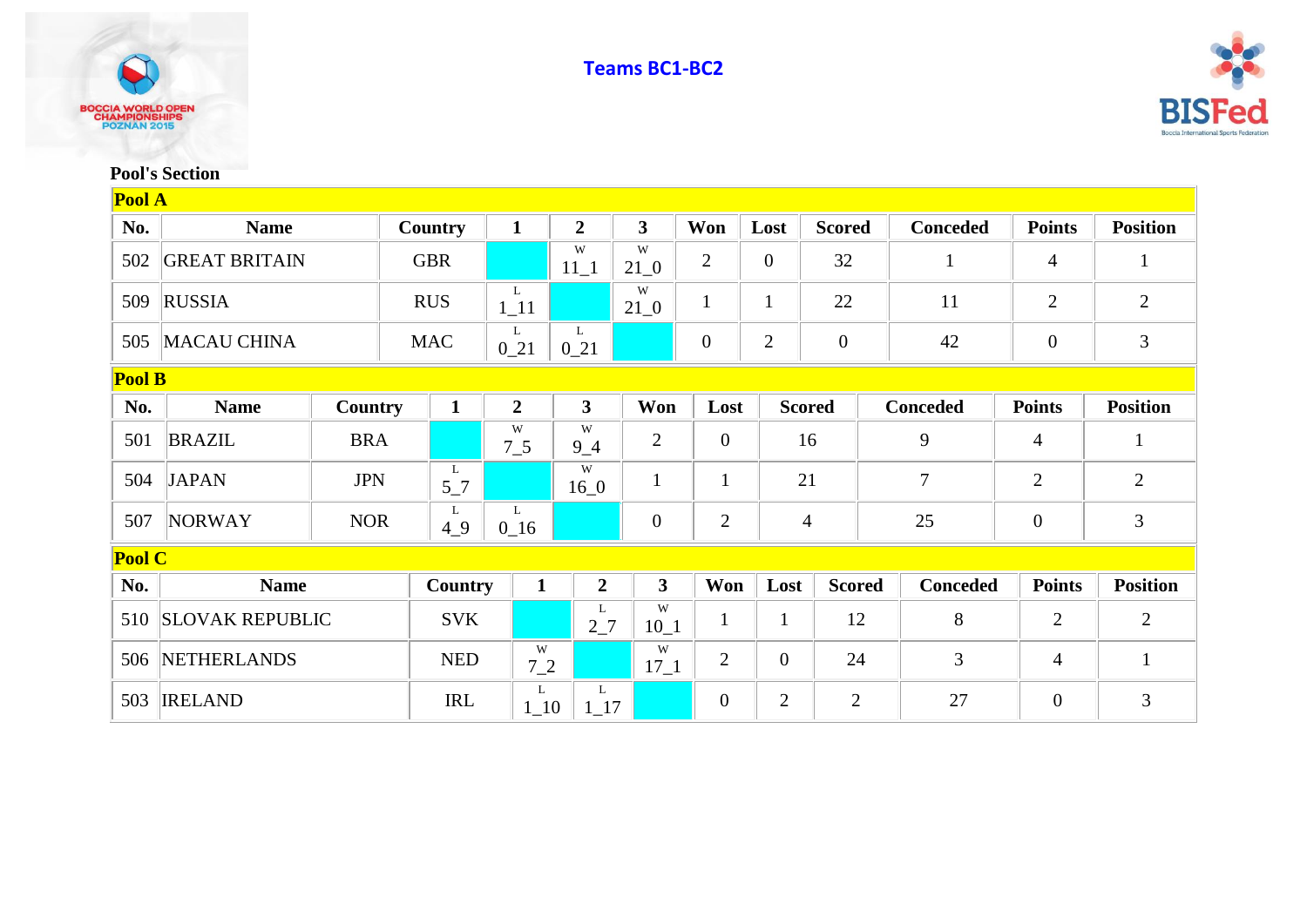





| Pool D |              |            |                        |              |              |          |                    |                |                 |               |                 |  |
|--------|--------------|------------|------------------------|--------------|--------------|----------|--------------------|----------------|-----------------|---------------|-----------------|--|
| No.    | <b>Name</b>  | Country    |                        | $\mathbf{2}$ | 3            | Won      | Lost               | <b>Scored</b>  | <b>Conceded</b> | <b>Points</b> | <b>Position</b> |  |
| 508    | PORTUGAL     | <b>POR</b> |                        | W<br>$7_4$   | W<br>$8-3$   | റ        | $\overline{0}$     | 15             |                 | 4             |                 |  |
| 511    | <b>SPAIN</b> | <b>ESP</b> | ∸<br>$^{\circ}$ 4<br>, |              | W<br>$15\_1$ |          |                    | 19             |                 |               |                 |  |
|        | 512 POLAND   | POL        | ∸<br>$3_8$             | ъ.<br>15     |              | $\theta$ | $\mathcal{D}$<br>∠ | $\overline{A}$ | 23              |               |                 |  |